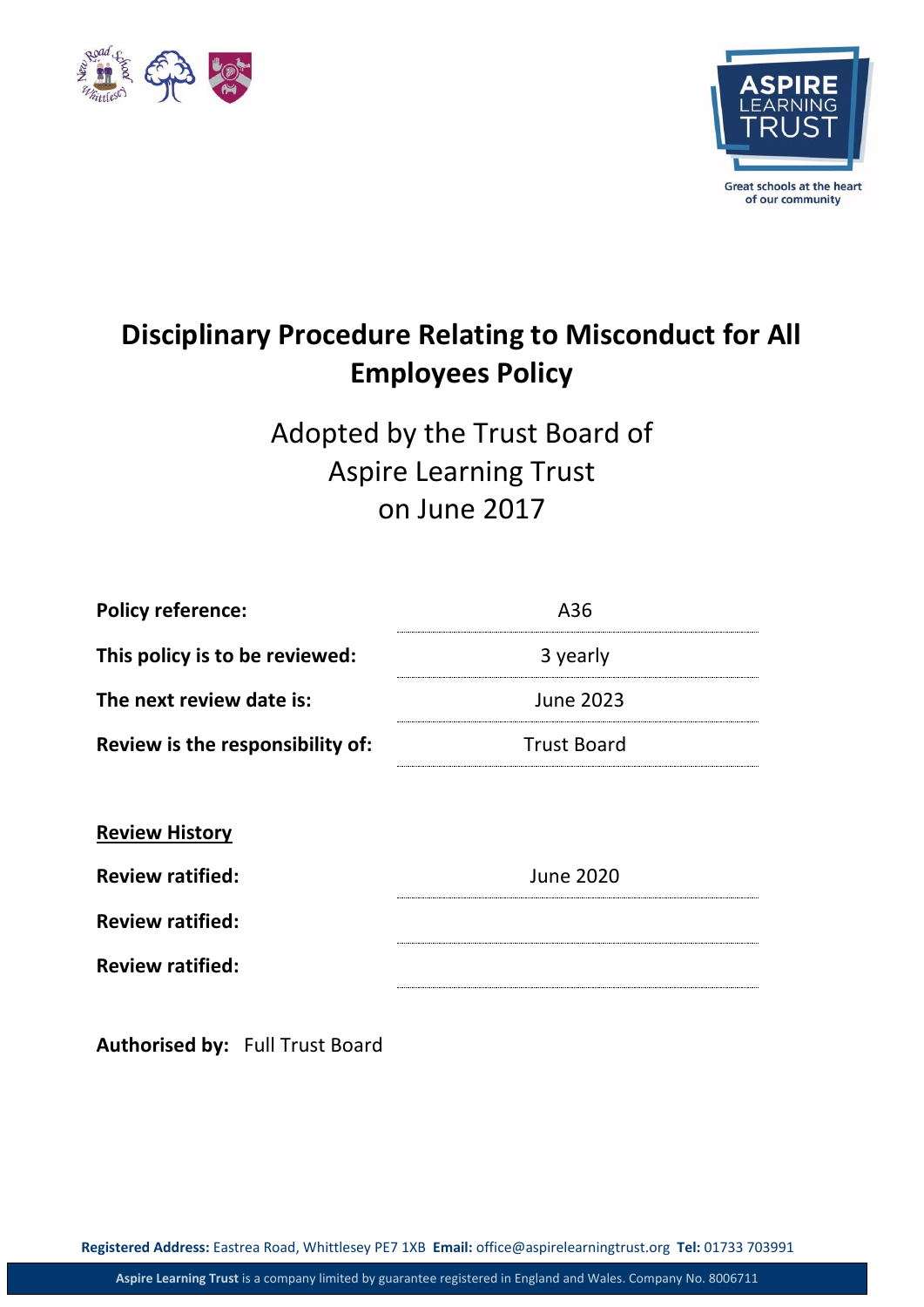| <b>Revisions made:</b> |          |                                                                                                                                                                                |
|------------------------|----------|--------------------------------------------------------------------------------------------------------------------------------------------------------------------------------|
| Date:                  | Page no. | <b>Description of changes:</b>                                                                                                                                                 |
| <b>June 2020</b>       |          | The Governors Appeal Committee may have an HR<br>adviser present and may include Governors from other<br>schools within the Aspire Learning Trust and Trustees if<br>required. |
|                        |          |                                                                                                                                                                                |
|                        |          |                                                                                                                                                                                |
|                        |          |                                                                                                                                                                                |
|                        |          |                                                                                                                                                                                |
|                        |          |                                                                                                                                                                                |
|                        |          |                                                                                                                                                                                |
|                        |          |                                                                                                                                                                                |
|                        |          |                                                                                                                                                                                |
|                        |          |                                                                                                                                                                                |
|                        |          |                                                                                                                                                                                |
|                        |          |                                                                                                                                                                                |
|                        |          |                                                                                                                                                                                |
|                        |          |                                                                                                                                                                                |
|                        |          |                                                                                                                                                                                |
|                        |          |                                                                                                                                                                                |
|                        |          |                                                                                                                                                                                |
|                        |          |                                                                                                                                                                                |
|                        |          |                                                                                                                                                                                |
|                        |          |                                                                                                                                                                                |
|                        |          |                                                                                                                                                                                |
|                        |          |                                                                                                                                                                                |
|                        |          |                                                                                                                                                                                |
|                        |          |                                                                                                                                                                                |
|                        |          |                                                                                                                                                                                |
|                        |          |                                                                                                                                                                                |
|                        |          |                                                                                                                                                                                |
|                        |          |                                                                                                                                                                                |
|                        |          |                                                                                                                                                                                |
|                        |          |                                                                                                                                                                                |
|                        |          |                                                                                                                                                                                |
|                        |          |                                                                                                                                                                                |
|                        |          |                                                                                                                                                                                |
|                        |          |                                                                                                                                                                                |
|                        |          |                                                                                                                                                                                |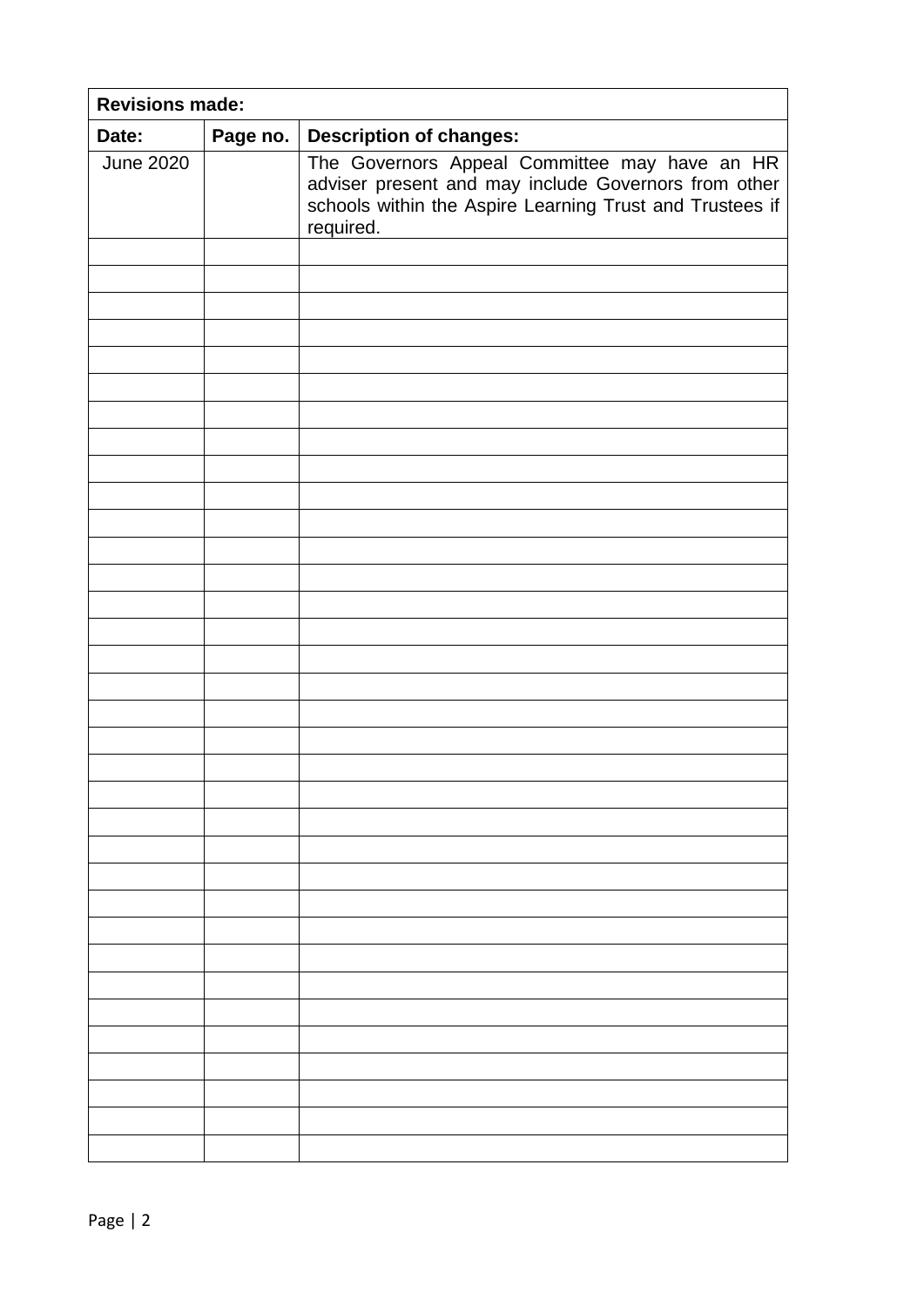# 1. Terms of Reference

- 1.1. For all employees employed by the Aspire Learning Trust.
- 1.2. Definitions

"Headteacher" also refers to any other title used to identify the Headteacher where appropriate, such as Principal.

"Employee" refers to any member of the staff, teaching and support, employed to work at the School.

"Senior Manager" refers to a member of the schools SLT delegated by the Headteacher to deal with a disciplinary matter under this procedure. The Senior Manager may only make a decision to issue up to and including a final written warning.

"Investigating Officer" refers to a senior manager or an external person appointed by the Headteacher.

"Companion" refers to a person chosen by the employee to accompany him/her, who shall be a trade union representative or a workplace colleague.

In a case where the Headteacher considers that s/he must act in the role of Investigating Officer, then the CEO of the Trust will take on the role of Senior Manager/Headteacher.

"Governors Appeal Committee" may be convened to hear an appeal against a written warning or dismissal. Where possible the number of governors on the committee will be equal to, or greater than, the decision maker(s) of the case being appealed.

"CEO" refers to the Chief Executive Officer of the Aspire Learning Trust.

#### 2. Introduction

- 2.1. This Disciplinary Procedure is designed to help and encourage all employees to achieve and maintain standards of conduct. The aim is to ensure consistent and fair treatment for all in the organisation.
- 2.2. Examples of the type of conduct that is considered to be misconduct or gross misconduct, which could lead to action under this Disciplinary Procedure, are set out in the Disciplinary Rules that apply to all employees, and should be read in conjunction with this procedure.
- 2.3. This procedure is non-contractual and for guidance only. This procedure applies to all employees. It does not apply to agency workers or contractors.
- 2.4. This procedure may be implemented at any stage, as set out below, taking into account the alleged misconduct of an employee. Employees will not normally be dismissed for a first act of misconduct, unless it is decided that it amounts to gross misconduct or the probationary period is not complete.
- 2.5. In cases against the Headteacher, the CEO has the power to discipline or dismiss the Headteacher in accordance with the procedure set out below.

## 3. Equality and Diversity

3.1. The procedure will be operated in accordance with the school's Equality and Diversity Policy. The school is committed to developing, maintaining and supporting a culture of equality and diversity in employment. The impact of the procedure will be monitored in accordance with the Equality Act 2010.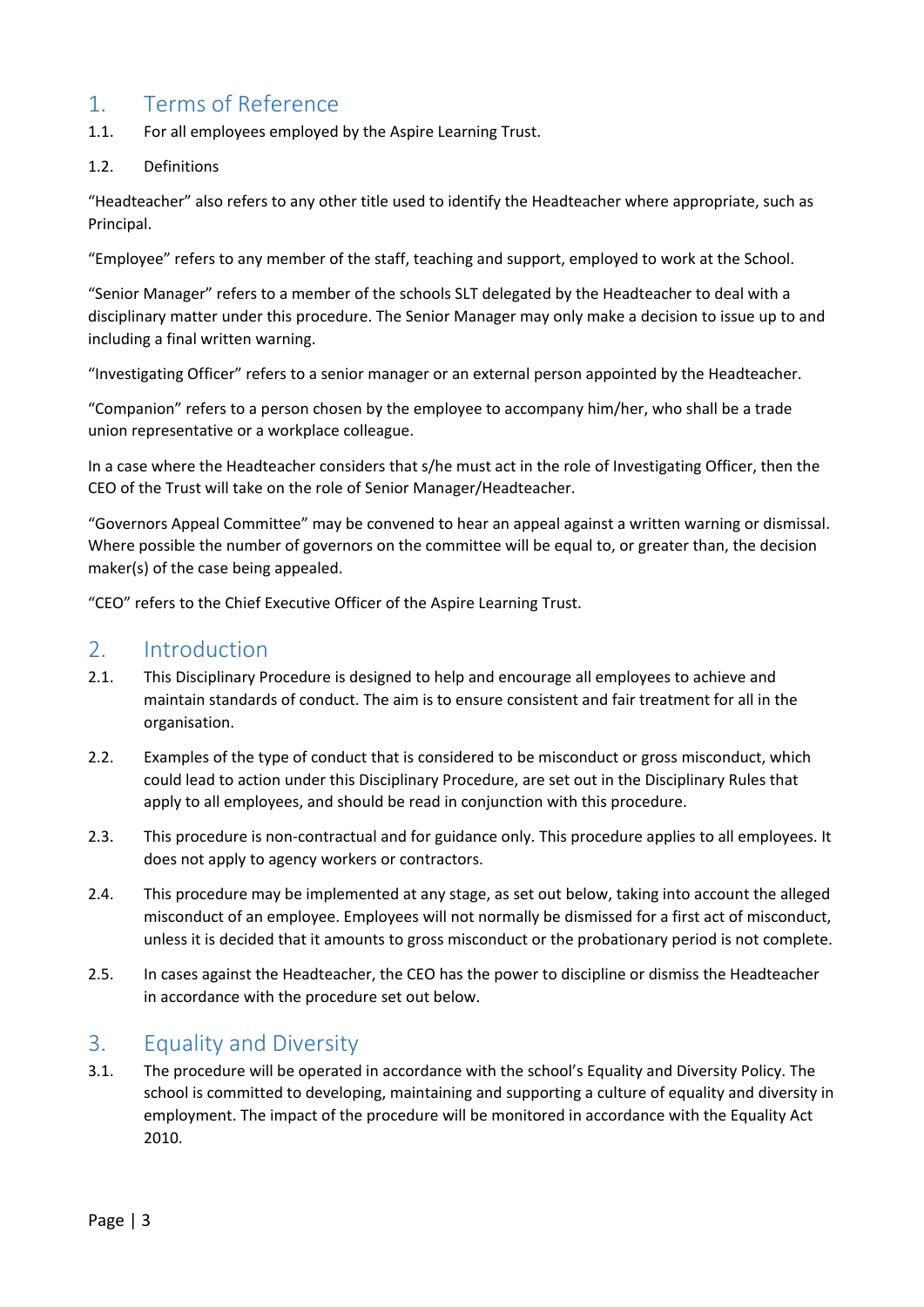#### Part A – Informal Procedure

# 4. Informal Action

- 4.1. Managers should seek to resolve minor misconduct informally and as soon as it occurs. Management advice may be given to the employee by a senior manager or a line manager. Action will be taken under the formal procedure set out in Part B below if the matter is not resolved or, there is repeated minor misconduct or, where informal action is not appropriate (for example, because of the seriousness of the allegation).
- 4.2. There is no appeal against management advice given, which will not be placed on the employee's disciplinary record but should be confirmed in a written memorandum.
- 4.3. The written memorandum will set out the misconduct, the improvement that is required and, if appropriate, how this will be reviewed and during what timeframe. The Employee may make written comment on the memorandum if s/he has any objection to the informal action taken. A copy of the memorandum or a note of any informal discussions may be placed on the employee's personnel file.

#### Part B – Formal Procedure

# 5. Disciplinary Hearing

- 5.1. If, following appropriate investigation by the Investigating Officer, the Senior Manager considers on the facts that formal disciplinary action for misconduct is necessary, s/he will write to the employee to inform him/her as soon as practicably possible, at least 10 working days in advance, setting out:
	- a. The date, time and place of the disciplinary hearing.
	- b. The allegation(s) and their possible consequences.
	- c. The Employee's right to be accompanied by his/her companion.
	- d. The titles of enclosed copies of any documents to be used as evidence.
	- e. The names of any witnesses to be called by the Senior Manager.
	- f. His/her right to call witnesses on his/her behalf.
	- g. The name and position of any HR adviser who will accompany the Senior Manager at the hearing.
	- h. The name and position of any note taker.

(At the employee's request, an extra copy of this notice, together with any enclosures, should be provided for his/her companion).

- 5.2. The employee must advise the Senior Manager of the following at least 3 working days in advance of the hearing:
	- a. The name and designation of his/her companion.
	- b. Provide any written documentation to be considered.
	- c. The names of any witnesses at that he/she wishes to call.
	- d. Any special requirements (e.g. disability, language requirements).
- 5.3. At the disciplinary hearing before the Senior Manager and his/her HR adviser, the Employee (and his/her companion) will be given a reasonable opportunity to state his/her case, to question the Investigating Officer where possible and any witnesses and, to call any witnesses and raise points about any information provided by witnesses.
- 5.4. Following the hearing, the Senior Manager will consider the matter and confirm the decision in writing to the employee and his/her companion as soon as possible and usually within 5 working days of the hearing, to include: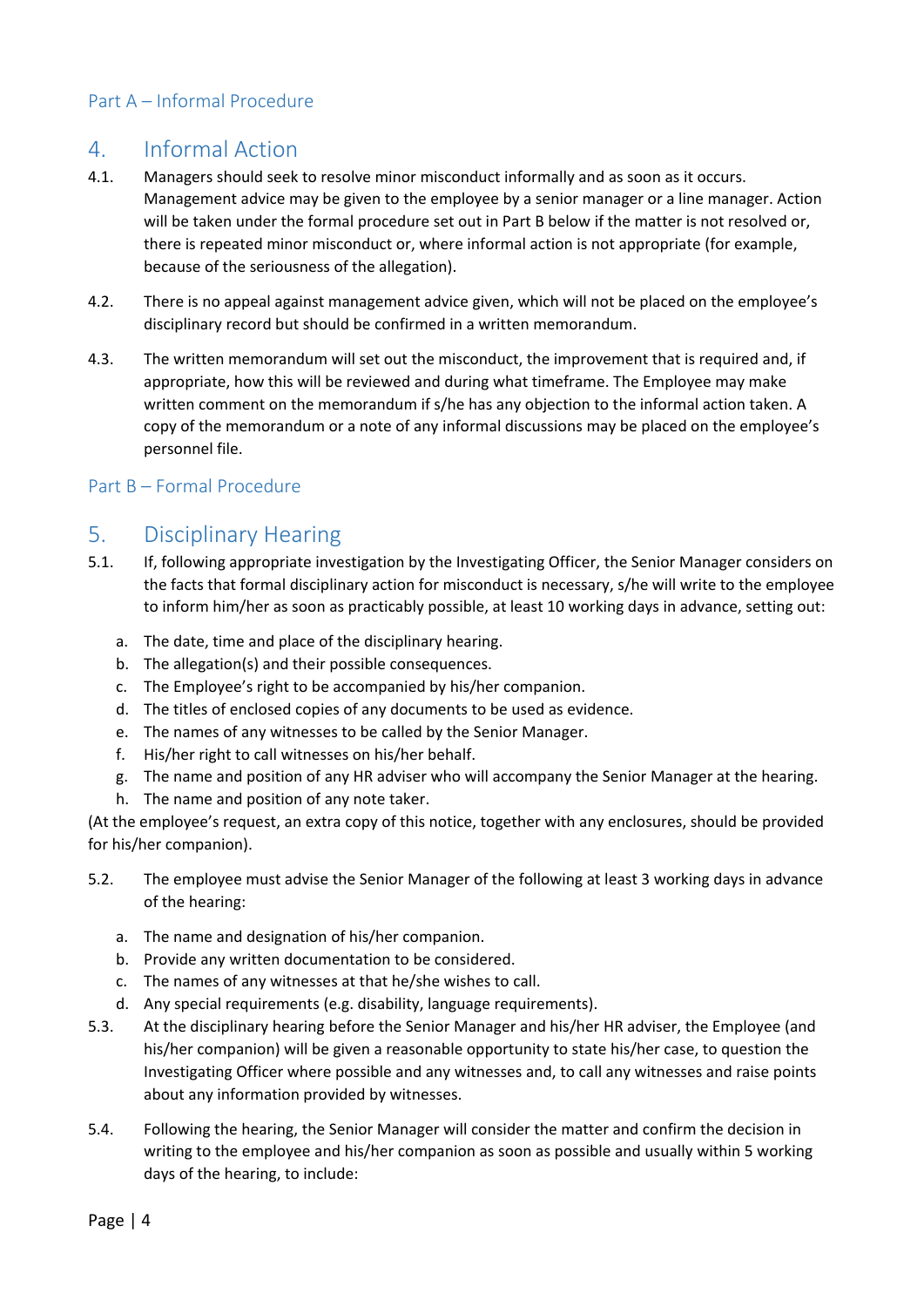- a. The sanction (if any) and the period this will remain current.
- b. His/her reasons for the decision.
- c. The change in behaviour required (if relevant) and the likely consequences of further misconduct.
- d. Right of appeal.

#### 6. Formal Disciplinary Action

#### 6.1. First Written Warning

The Senior Manager may give the employee a first written warning which will include a statement that any further complaint of misconduct occurring within the next twelve months that is found justified after a disciplinary hearing, will lead to a final warning, unless there are mitigating circumstances.

- 6.2. Final Written Warning
- 6.2.1. If a further complaint is made about the employee's conduct before the first written warning has expired, the same procedure (as in 4 and 5 above) will be followed.
- 6.2.2. The Senior Manager may give the employee a final written warning, which will include a statement that any further complaint of misconduct occurring within the next twelve months that is found justified after a disciplinary hearing, will lead to dismissal, unless there are mitigating circumstances.
- 6.2.3. If a further complaint is received before the final written warning has expired, the complaint will be referred to a hearing before the Headteacher following the same procedure as in paragraph 5 above. The Headteacher may be accompanied by a HR adviser.
- 6.2.4. If the Headteacher decides the complaint is justified, s/he may decide to dismiss the employee. The Headteacher will state the decision, the reasons and inform the employee of his/her right to appeal to a Governors Appeal Committee. S/he will confirm the decision and right of appeal in writing to the employee (and his/her companion) as soon as possible and normally within 5 working days of the hearing. The Headteacher will record the outcome of his/her considerations and the names of persons present at the hearing.

#### 7. Gross Misconduct

- 7.1. If the complaint is considered so serious that it may amount to gross misconduct, justifying dismissal without previous warning and without notice (see Disciplinary Rules), the employee may be informed by the Headteacher or the Chair of Governors that s/he is suspended on full pay pending further investigation of the complaint.
- 7.2. If, following an investigation, the Investigating Officer considers that the facts of the case amount to a prima facie case of gross misconduct, the matter will be referred to the Headteacher.
- 7.3. Following the same procedure as in paragraph 5 above, if on conclusion of the disciplinary hearing the Headteacher considers the complaint constitutes gross misconduct, s/he may decide to dismiss the employee without notice or pay in lieu of notice.
- 7.4. Where a suspension has taken place that suspension may only be lifted by the Governing Body, normally the Chair of Governors acting on behalf of the Governing Body.